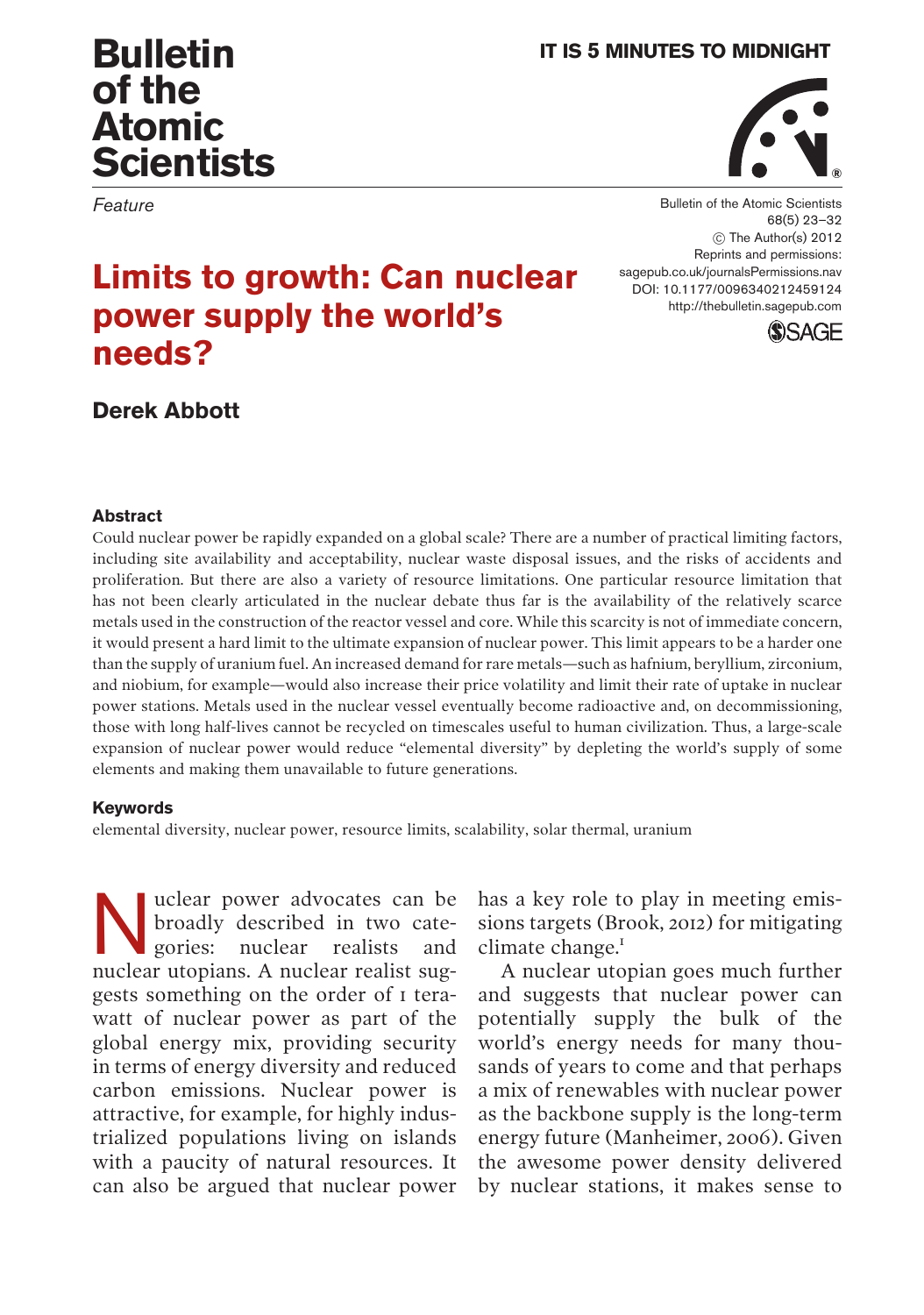ask whether nuclear power can be massively scaled up to meet global energy needs.<sup>2</sup> If the utopian vision is a valid one, then it provides considerable impetus to pull together and solve the various practical, safety, and economic problems that currently limit the rapid expansion of nuclear power.

Currently, the total global power consumption is about 15 terawatts (EIA, 2011). If nuclear power can feasibly supply at least this much power, investments in improving and scaling up nuclear technology are justified.<sup>3</sup> However, if there are drastic limits to scaling up nuclear power, it might be better to invest in other technologies instead. As these limits are not entirely independent from each other, it is important to understand their interplay.

Let's assume that the conversion of nuclear thermal energy to electricity is 100 percent efficient. For the purpose of large-scale calculations, this generous assumption makes little difference to the conclusions. Now imagine a world where 15 terawatts is supplied by 15,000 1-gigawatt reactors. Let's explore the limiting factors in such a world.

# Site selection

Today there are about 430 commercial nuclear reactors worldwide (Schneider et al., 2012). Expanding that to 15,000 reactors requires finding locations away from densely populated areas and natural disaster zones, and near massive bodies of coolant water. The United States, for example, already has more than 60 commercial reactor locations and would need about 4,000 in a nuclear utopia. Finding as few as 100 new sites in the United States is potentially a considerable challenge. As an exercise, take a map of any country and try to mark only 10 additional locations where nuclear stations could realistically be placed. You will quickly see that 15,000 is a daunting number.

Co-locating reactors can reduce this problem, but doing so increases the risk of common-cause failures. Also, in places where rivers are tapped for coolant water, co-located nuclear stations are likely to push the temperature of the rivers beyond acceptable limits. Locating reactors away from large water sources and cooling them with air increases cost and decreases the availability of coolant water for emergencies.

Taking into account not just the footprint of a nuclear power station but also its exclusion zone, associated enrichment plant, ore processing, and supporting infrastructure, Stanford's Mark Z. Jacobson (2009) has shown that each nuclear power plant draws upon a total land area of as much as 20.5 square kilometers. Unlike certain renewable energy sources, such as solar thermal plants and wind projects, which can be located in remote areas, nuclear stations tend to take up prime real estate adjacent to water sources.

Another factor to consider is land reuse after decommissioning. It may take decades before the land is available for re-use. And in the case of decommissioning by entombment, or at the site of an accident, the land may not be available for re-use at all within a given century.

# Metal degradation

All forms of nuclear power emit neutrons that irradiate metal surfaces inside the reactor vessel. Over time,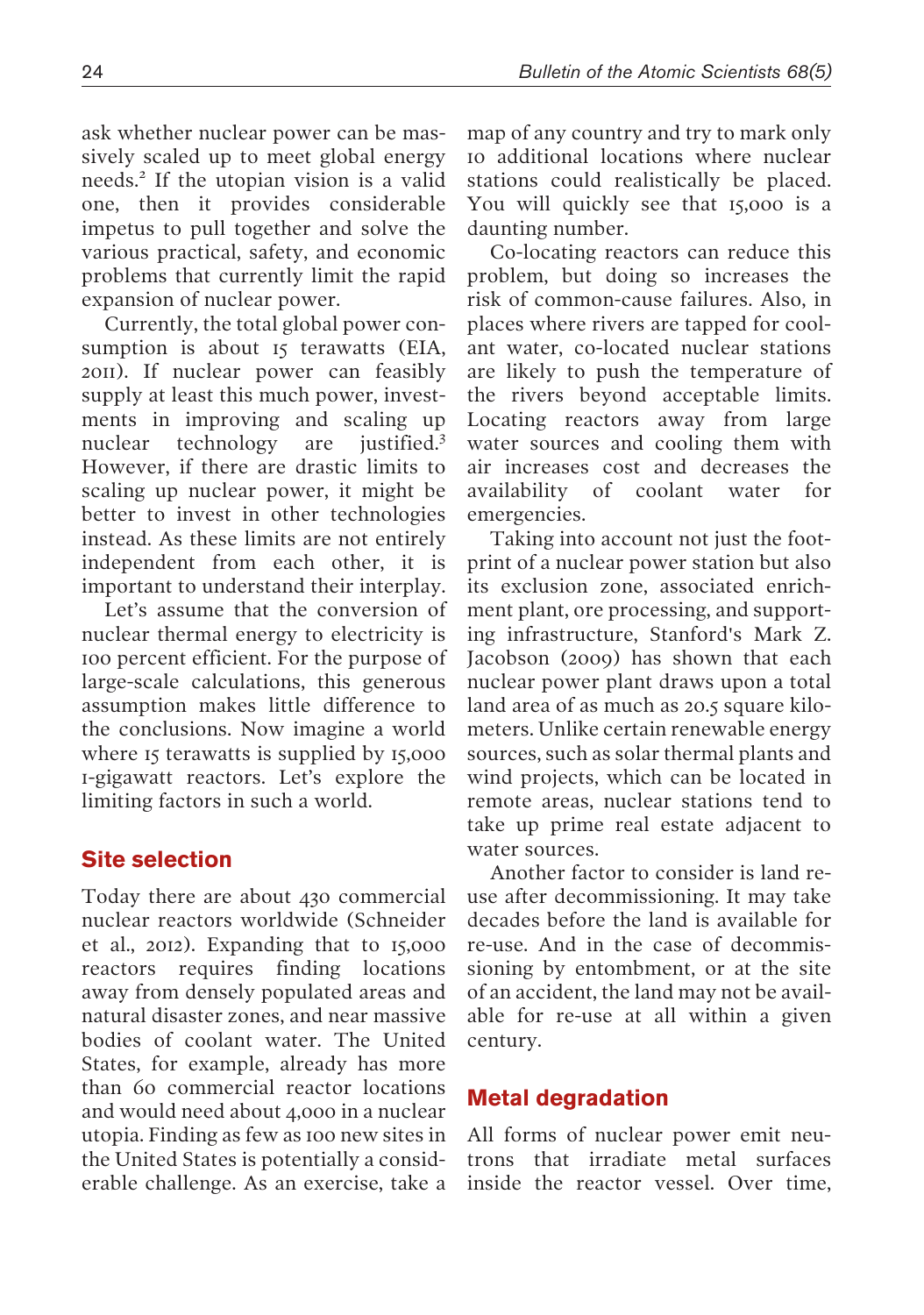these metal surfaces develop cracks due to neutron embrittlement (Murty and Charit, 2008), causing the nuclear vessel to degrade with age.

Neutrons are not necessarily the only source of embrittlement. In thorium reactors that use components made of a nickel-based alloy called Hastelloy-N, for example, both neutron and alpha particles react with the boron and nickel in the alloy—creating helium bubbles that cause helium embrittlement. Also, tellurium fission products cause intergranular cracking of the alloy (Rodriguez, 1981). Aging caused by embrittlement is an inevitable consequence of any form of nuclear power.

Particle bombardment of metal surfaces is not the only degradation mechanism in the nuclear vessel. The metal structure is also subject to everything from corrosion and thermal creep to fracture, radiation-induced segregation, and cavitation (Murty and Charit, 2008).<sup>4</sup> These aging factors, all acting together, unavoidably lead to plant shutdown after 50 to 60 years of operation.

Proposed Generation IV reactors may age even faster, because their vessels are exposed to higher temperatures, higher neutron doses, and a more corrosive environment (Murty and Charit, 2008). There are thus significant challenges to materials selection for Generation IV reactors, and this is one of the key uncertainties in their commercial realization.

In a nuclear power station, entropy is inescapable. Large amounts of energy have to be contained within a complex structure. Maintaining order in such a situation is challenging, and this leads to a trade-off between reliability and efficiency. The effects of entropy leading to disorder in the metal lattice of the nuclear vessel can be mitigated to some

extent by opting for modular arrays of small reactors, rather than building large nuclear reactors, because the power density is then distributed over a larger surface area. But just as any electrical device or machine heats up and eventually fails, the same is inexorably true for a nuclear station.

If nuclear stations need replacement every 50 years on average, producing 15 terawatts of nuclear power would mean building one new nuclear power station—and decommissioning another somewhere in the world every day.<sup>5</sup> This is questionable, given that nuclear stations today typically take 6 to 12 years to build (Ramana, 2009) and 20 to 50 years to decommission.<sup>6</sup>

#### Radioactive waste

After more than 60 years of nuclear technology, there is still no universally accepted mode of disposal (Pickard, 2010), and nuclear waste still raises heated controversy. It would appear irresponsible to leap toward 15,000 reactors before the waste problem is settled. Spent fuel is not the only problem; there is also the question of where to put thousands of decommissioned reactor vessels. Burial might result in radioactive leakage into groundwater due to unforeseen geological movement. If thousands of reactors were to be commissioned across the planet, waste management over such a wide geopolitical spectrum would give rise to high levels of uncertainty.

#### Accident rates

To date, about 580 nuclear reactors worldwide have operated for a cumulative total of 14,000 reactor years, with at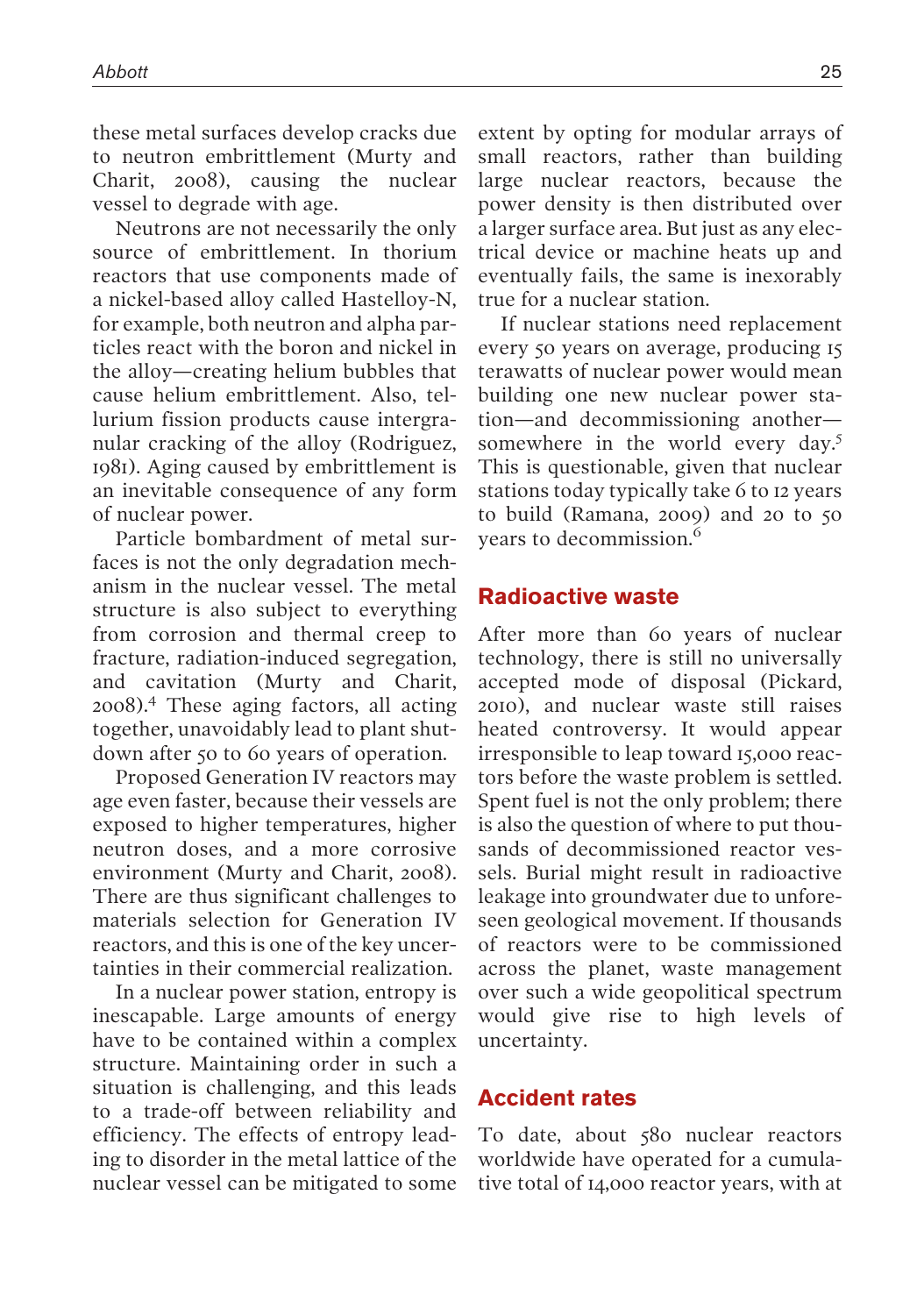least 11 accidents resulting in a full or partial core melt (Cochran, 2011). At that rate, if the world had only one reactor, it would have a major accident about once every 1,300 years, on average.<sup>7</sup> But in a world with 15,000 reactors, we might expect a major accident somewhere in the world every month.<sup>8</sup>

Is it justifiable to use historical data to make these accident projections? Although the engineering of safety features for nuclear plants has surely improved, major nuclear accidents are rare events that are not possible to model in a system as complex as a nuclear station. There are many unforeseen pathways to an accident, and rare but large events can knock out redundant backup systems. Because a nuclear station is a complex system, and redundant subsystems are necessarily co-located, redundancy can fail and can even have a negative impact (Sagan, 2004).

Considering the uncertainty involved, the numbers could well be worse. A scale-up to 15,000 reactors could attract even more problems that are not factored. For example, the combinatorial possibilities for human error rapidly increase with scale.

### Nuclear proliferation

The presence of nuclear power creates an infrastructure where materials and expertise for weapons making can proliferate (Cochran et al., 2010). Different types of reactors have different levels of proliferation resistance, but no matter how they are badged, all nuclear fuels and all nuclear products can be utilized in a dirty bomb, if not a nuclear bomb. Even deuterium used in heavy-water reactors and fusion reactors, at large volume, is cause for concern as it can be used to make lithium-6 deuteride thermonuclear warheads. With a scaleup to 15,000 reactors worldwide, it would be nearly impossible to keep track of all fissile materials. Indeed, it is already challenging for today's relatively small nuclear industry to provide assurance that materials have not been diverted for weapons.

### Uranium supply

As high-grade uranium ores become depleted, the trend is to move to ores with lower concentrations of uranium. The energy required for mining and milling the uranium ore then increases, as it does for low-grade ores of any mineral (Mudd, 2010). A typical figure for total energy consumed in mining uranium is 0.2 gigajoules per kilogram (Mudd, 2010). To break even, an ore concentration of about 340 parts per million is needed.<sup>9</sup> Allowing latitude for some variance in the figures and the possibility of more-energy-efficient mining, this figure would nevertheless suggest that concentrations below 100 parts per million would not be worth the energy required for extraction. This consideration sets a limit on the viable uranium ore resource available with current technology.

The World Nuclear Association (2011) conservatively projects 80 years of economically extractable uranium at the current rate of consumption using conventional reactors. The 2010 figure for installed nuclear capacity worldwide is 375 gigawatts. If this were to be scaled up to 15 terawatts, the 80-year uranium supply would last less than five years.

Seawater, which contains large quantities of uranium, has been proposed as a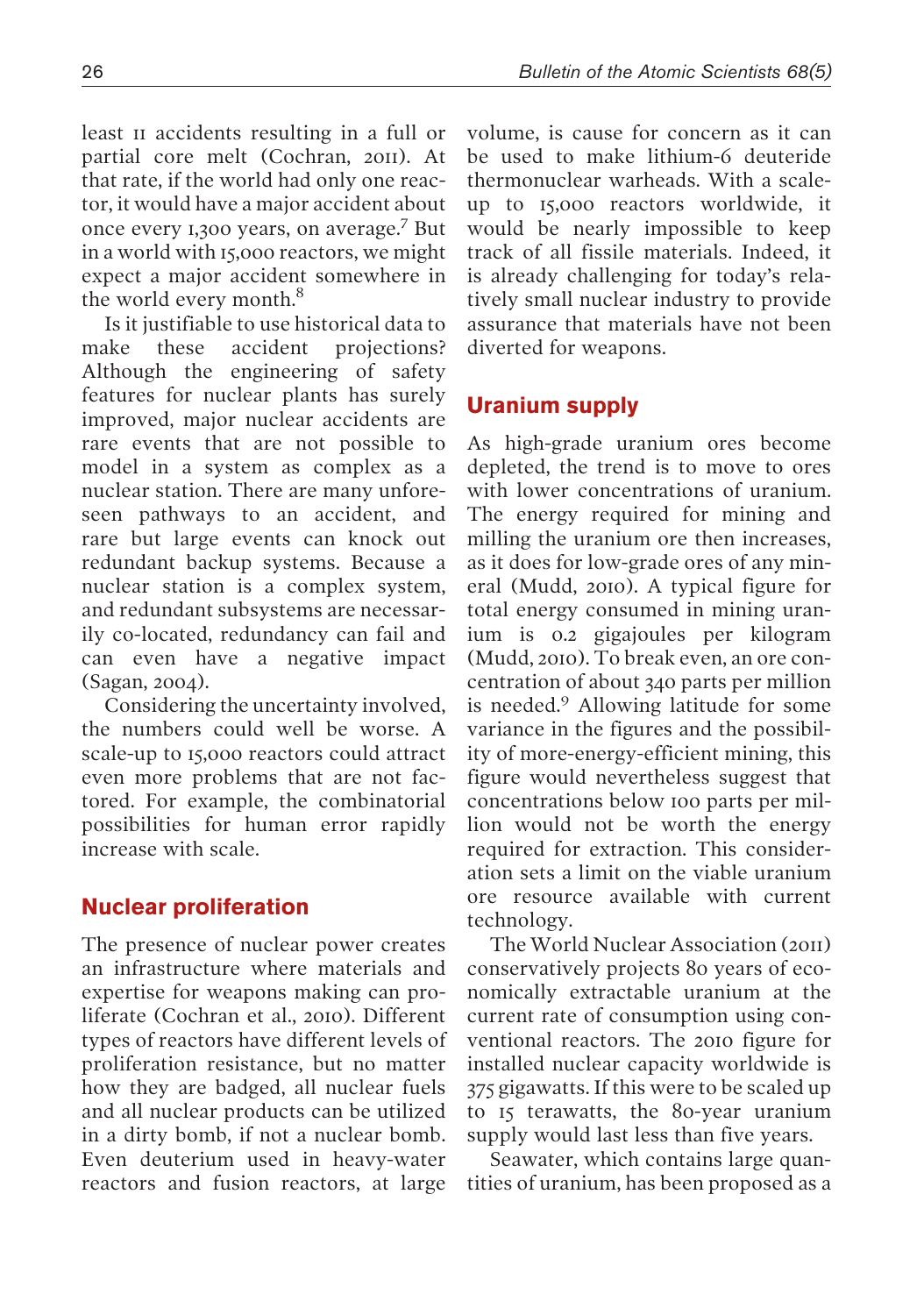replacement for high-grade uranium ores once they are depleted. Active research on uranium extraction from seawater is a sign of recognition that high-grade uranium ores are rapidly dwindling. The total estimated uranium content of the oceans is enormous at about 4.29 billion tons (Bardi, 2010). Burned in conventional reactors to supply 15 terawatts, this supply would last about  $5,300$  years<sup>10</sup> (Abbott, 2011). In fast breeder reactors, which theoretically extend uranium use by a factor of 60 or more, the uranium in seawater would last more than  $300,000$  years giving a promise of a nuclear utopia for many thousands of centuries.<sup>11</sup>

However, these calculations overlook the rate of extraction. For example, a distant galaxy may contain massive quantities of uranium, but the rate of extraction is precisely zero. In the case of seawater, which has a uranium concentration of a mere 3.3 parts per billion, the rate of extraction is a key factor in assessing feasibility.<sup>12</sup> The appropriate rate calculations (Abbott, 2011) show that a volume of seawater more than six times that of total global river outflow is required to produce 15 terawatts of conventional nuclear power over a 30-year period. This enormous water requirement can be somewhat mitigated by using fast breeder reactors, but many of the other limitations discussed in this article do not augur well for the widespread scaling-up of fast breeder reactors.

Let us leave aside the reliability problems of using liquid sodium coolant, and generously ignore the scalability uptake limits of fast breeder reactors, which take about 10 years to generate enough additional fuel in order to commission a new reactor (Lewellyn-Smith, 2008). The main issue with fast breeder reactors is their economic viability. If the nuclear industry shifts to lowergrade uranium ores, for every tenfold decrease in uranium concentration there is a three-hundredfold increase<sup>13</sup> in recoverable uranium (Deffeyes and MacGregor, 1980). This is nominally at the expense of a tenfold increase in cost. What this means is that the industry would only have to increase its mining costs by 30 percent in order to increase the amount of accessible uranium for fueling conventional nuclear reactors by sixtyfold<sup>14</sup> (Abbott, 2011).

In other words, the relatively minor savings in uranium costs do not justify the extra complexity of a fast breeder reactor. It is better to use a conventional reactor and tolerate an increase in fuel cost. Cost will gradually increase, and fast breeder reactors will always be a step behind conventional reactors. When a cost threshold is eventually crossed where nuclear fuel is no longer viable for conventional reactors, the capital investment in fast breeder reactors will be difficult to justify, particularly if renewables have gained a major foothold by then. A salient reminder is that, as of 2010, the combined worldwide generation capacity of solar and wind power exceeds that of nuclear power (Schneider and Froggatt, 2012; Schneider et al., 2011).

#### Fusion reactors

An alternative to nuclear fission is nuclear fusion. It promises the dream of virtually limitless energy, because it involves the fusion of deuterium and tritium<sup>15</sup> obtained from water,<sup>16</sup> which is in huge abundance.

Given all the above problems with nuclear fission, can nuclear fusion lead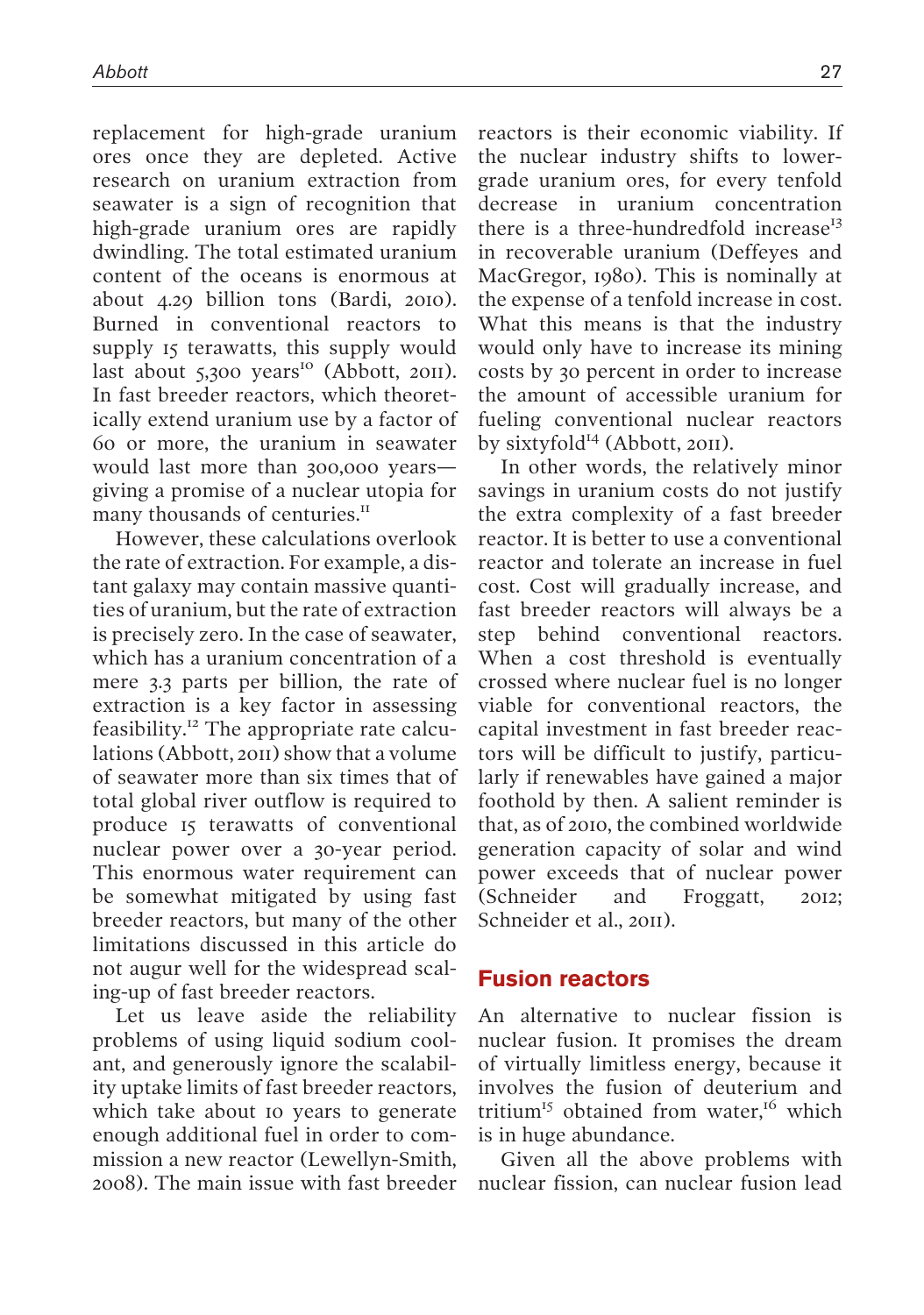us to a nuclear utopia? The answer is no, because the underlying problem of neutron embrittlement will limit scalability as it does with fission. The rate of commissioning and decommissioning fusion reactors would be equally untenable.

There are a number of other serious problems that limit practicability. For example, the walls of a fusion reactor absorb tritium and would need regular ablation, resulting in the generation of tritium-laden explosive dust (Abbott, 2010). It is also suggested that tokomaks, which use a toroidal geometry to magnetically confine the hot plasma during nuclear fusion, have fundamental issues with instability (Abbott, 2011). The problems of both explosive dust and instability suggest that the likelihood of seeing commercial fusion this century is virtually zero.

### Material resources

One important question has been neglected in the nuclear debate: What materials make up a nuclear vessel and core? It turns out that a host of exotic, rare metals are used to control and contain the nuclear reaction. For example, hafnium is a neutron absorber; beryllium is a neutron reflector; zirconium is used for fuel cladding; and many other exotic metals, such as niobium, are used to alloy steel to make the vessel withstand 40 to 60 years of neutron embrittlement.

An examination of the relative abundance of chemical elements in Earth's crust shows that many of the metals used for nuclear containment are in low abundance (Abbott, 2011). What is alarming is that the annual growth rates in consumption of these metals (typically in the 10 to 20 percent range) $17$  are enormous compared with, say, the growth rate for consumption of crude oil—which has dropped below zero in recent years (Abbott, 2011). If we were to scale up to 15,000 reactors, we would either rapidly exhaust these materials or drive them into a highprice-volatility regime, creating market instability. In a nuclear utopia, a new nuclear station would need to be finished every day. In such a scenario, the supply of containment materials would not be able to keep up with the construction demand.

### Depletion of elemental diversity

Because the metal walls of a nuclear vessel become radioactive (Ishikawa et al., 1990), a decommissioned nuclear core and vessel must be buried for many generations, and the opportunity to recycle key exotic metals is lost. Thus, nuclear power depletes our base of elemental resources. Can we afford to destroy elemental diversity in this way?

The exotic metals used in nuclear reactors have many competing industrial uses. For example, Intel uses hafnium in its latest microchip technology. Beryllium is used in precision instrumentation and also by the semiconductor industry. Zirconium has a host of industrial uses in ceramics, gas turbines, and jet engines. Yttrium has applications in lasers and in medicine. Niobium is used in super-alloys for aircraft engines and in surgical steel for medicine.

Nuclear fuels themselves are transmuted, denying future generations unforeseen applications of these metals. This problem is not unique to fission. Nuclear fusion transmutes lithium, a relatively scarce element used in every laptop computer and mobile phone.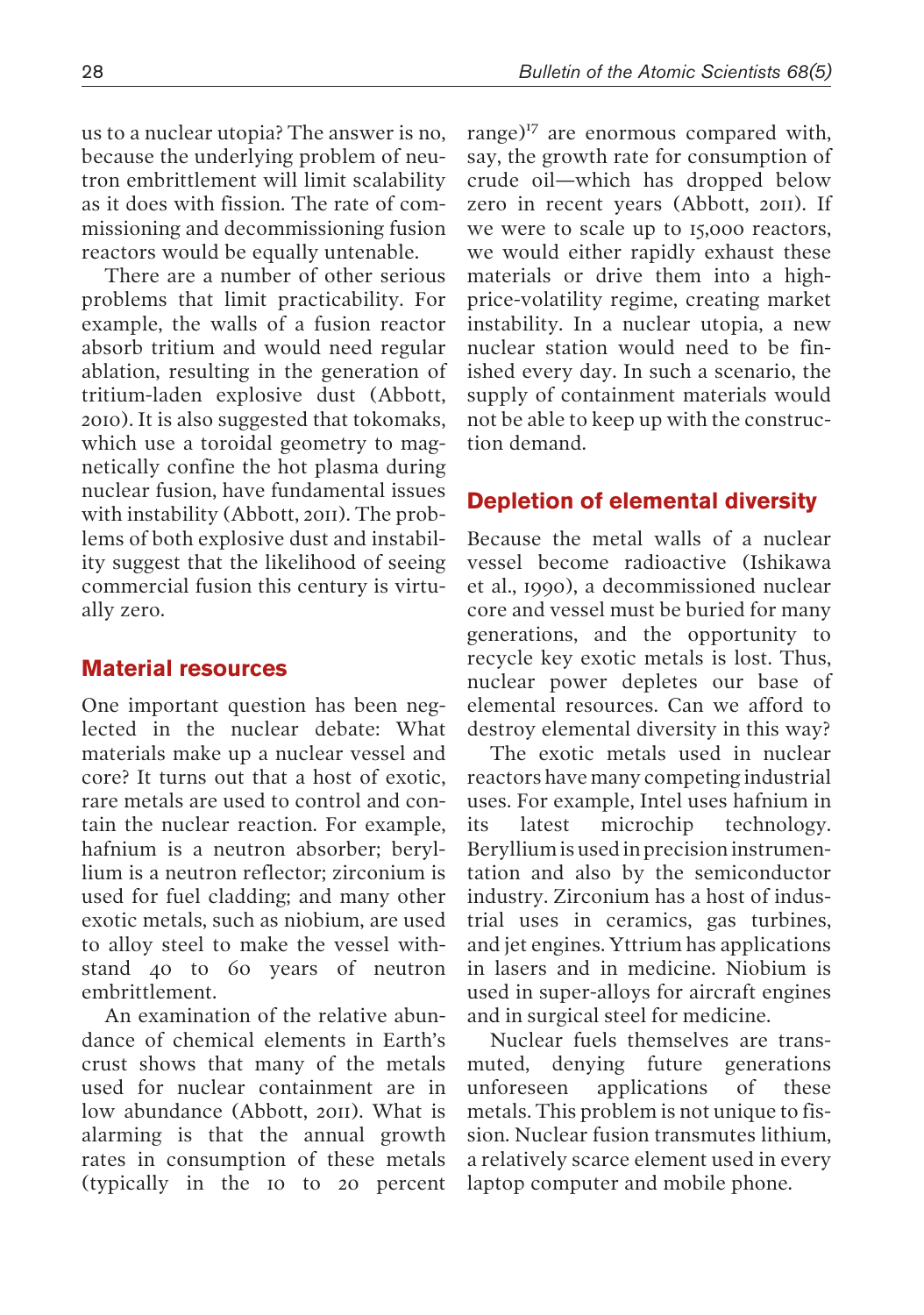It can be argued that any irreversible consumption of elements is shortsighted and detrimental to future technology. The counter-argument that replenishment of the elements can be achieved from fission products is not credible considering the long half-lives of some products, the costs and practicalities of the post-processing needed, and the small yields in comparison with the large throughput required.

#### Is there an alternative?

If a nuclear utopia is not feasible, are we doomed? Is there a competitive, massively scalable alternative to fossil fuels? Yes, and it turns out that the only renewable energy solution that is scalable well beyond 15 terawatts is solar thermal technology (Abbott, 2010). This technology uses large mirrors to focus sunlight on water, creating superheated steam that can generate electricity using a conventional steam turbine connected to a generator. The potential is enormous: The amount of solar power that reaches the planet's surface is 5,000 times mankind's current global power consumption, or about 80 petawatts.

Contrast this with the estimated 40 million tons of exploitable land-based uranium. Let us generously assume this is all economically extractable and produces the maximum available energy of 77 terajoules per kilogram (Hermann, 2006). That is roughly equivalent to 80 petawatts of sunlight for only one year. Thus there is almost as much energy in the sunlight falling on Earth in one year as all the known exploitable uranium.<sup>18</sup> Of course, real efficiencies have not been factored in here, but this backof-the-envelope calculation serves to

highlight the sheer magnitude and longevity of solar energy.

While capturing this energy and converting it to electricity obviously requires significant investment in infrastructure, the materials used to construct solar thermal plants are abundant and recyclable—not rare and eventually radioactive, as is the case with materials used in nuclear power plants. Thus we can expect much lower price volatility in a solar utopia than in a nuclear utopia.

#### Conclusion

There are fundamental engineering and resource limits that make the notion of a nuclear utopia impractical. It can be argued that a nuclear nirvana supplemented by renewables may mitigate the need to reach 15 terawatts by nuclear alone (Manheimer, 2006). However, a reduced goal of several terawatts of nuclear power would still run into many of the limitations described above. Even for a more modest goal of 1 terawatt, one only has to divide the numbers above by 15 to see that a single terawatt still stretches resources and risks considerably.

One then has to consider the cost, safety, complexity, and issues surrounding the governance of nuclear power. If the technology cannot be fundamentally scaled further than I terawatt, one has to ask if the same investment would be better spent on a truly scalable technology. For the same investment, solar thermal plants—coupled with energystorage facilities—could greatly exceed the power output of nuclear stations and eliminate many of the problems associated with them (Abbott, 2010).

The weakness of a scalable renewable solution, such as solar thermal power or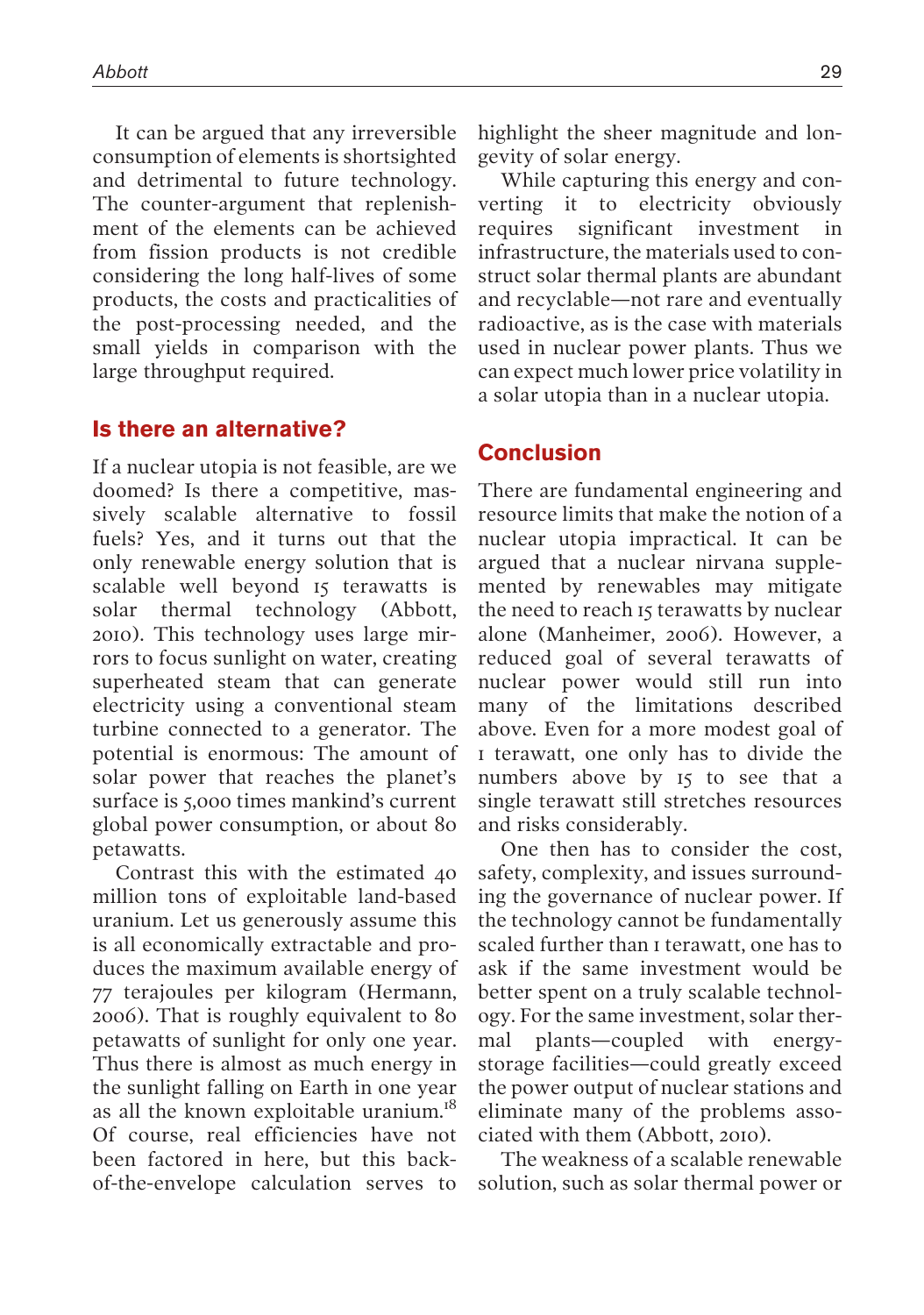wind power, is its intermittency. In the short term, this problem can be addressed by supplementing solar thermal production with natural gas. As storage and grid-balancing technologies come online to address the intermittency problem (Pickard and Abbott, 2012), natural gas can then be gradually phased out.

The sun is nature's nuclear fusion reactor, located at an arguably safe distance from Earth. It generously affords us 5,000 times our current world energy needs and will run reliably over the next billion years with zero downtime. It is uncertain whether man-made fusion reactors will ever become commercially viable. Even if they do, it makes no sense to take on uncertainty—in terms of resource and safety issues—when the sun already provides us with a virtually limitless nuclear resource delivered straight to our doorsteps.

### Funding

This research received no specific grant from any funding agency in the public, commercial, or notfor-profit sectors.

### Notes

1. There is a counterpoint to this position. If the Intergovernmental Panel on Climate Change's high-end-emissions scenario proves to be correct, then nuclear power will face increased risks of weatherrelated catastrophic accidents-this has been dubbed the "adaptation-mitigation dilemma" (Kopytko and Perkins, 2011). If, on the other hand, the high-end scenarios for fossil fuel production cannot be met due to resource limitations, as indicated by a growing body of literature (Brecha, 2008; Höök et al., 2010a, 2010b; Nel and Cooper, 2009; Rutledge, 2011), then reasonable climate limits can be maintained by taking reduced action, and the rapid scale-up of nuclear power is not required. Thus, it can be argued that nuclear power is an inappropriate response to either of these standpoints.

- 2. With a plentiful supply of nuclear power, one might imagine it being tapped to produce transportation fuel, as well as electricity (Duffy, 2009).
- 3. In a hypothetical nuclear utopia, it would take more than a century to build up to a level of 15 terawatts, and by then the world power consumption would be considerably higher. However, for order-of-magnitude calculations, 15 terawatts is a reasonable arbitrary figure for examining the largescale feasibility of nuclear power.
- 4. Other issues include irradiation creep, phase instability, volumetric swelling, void swelling, grain boundary sliding, and intergranular degradation.
- 5. If 15,000 1-gigawatt reactors each operate for an average of 50 years (18,250 days), that means replacing one every 1.2 days on average  $(18,250/15,000 = 1.2)$ .
- 6. In practice, there is a trade-off between decommissioning time and cost. Allowing more time for radioactive products to decay reduces cost, because there are fewer contaminants with which to deal. Cost-cutting measures usually lead to longer decommissioning times.
- 7. 14,000 reactor-years/ $\text{II}$  accidents = 1,272  $\approx$ 1,300 reactor-years per accident.
- 8. 15,000 reactors  $\times$  1 accident/1,272 reactoryears =  $11.79 \approx 12$  accidents/year.
- 9. If the total energy consumed in mining uranium is  $W = 0.2$  gigajoules (0.0002 terajoules) per kilogram, breaking even requires  $mW = mc\eta\varepsilon$ . The energy in the ore is  $mc\eta\varepsilon$ , where m is the mass of the ore, c is the uranium concentration in the ore,  $\eta = 0.007$  is the U<sup>235</sup> fraction, and  $\varepsilon = 8$ 3.14 terajoules/kilogram is the energy density. Thus, the ore concentration needed to pay for  $mW$  is  $c = W/n\varepsilon = 344$ parts per million  $\approx$ 340 parts per million.
- 10. Convert tons to kilograms, total  $U^{235}$  =  $4.29 \times 10^{12} \times 0.007 = 30$  billion kilograms. Multiply this by  $\varepsilon = 83.14$  terajoules/kilogram and divide by  $15$  terawatts =  $166$  billion seconds =  $5,264$  years  $\approx$  5,300 years.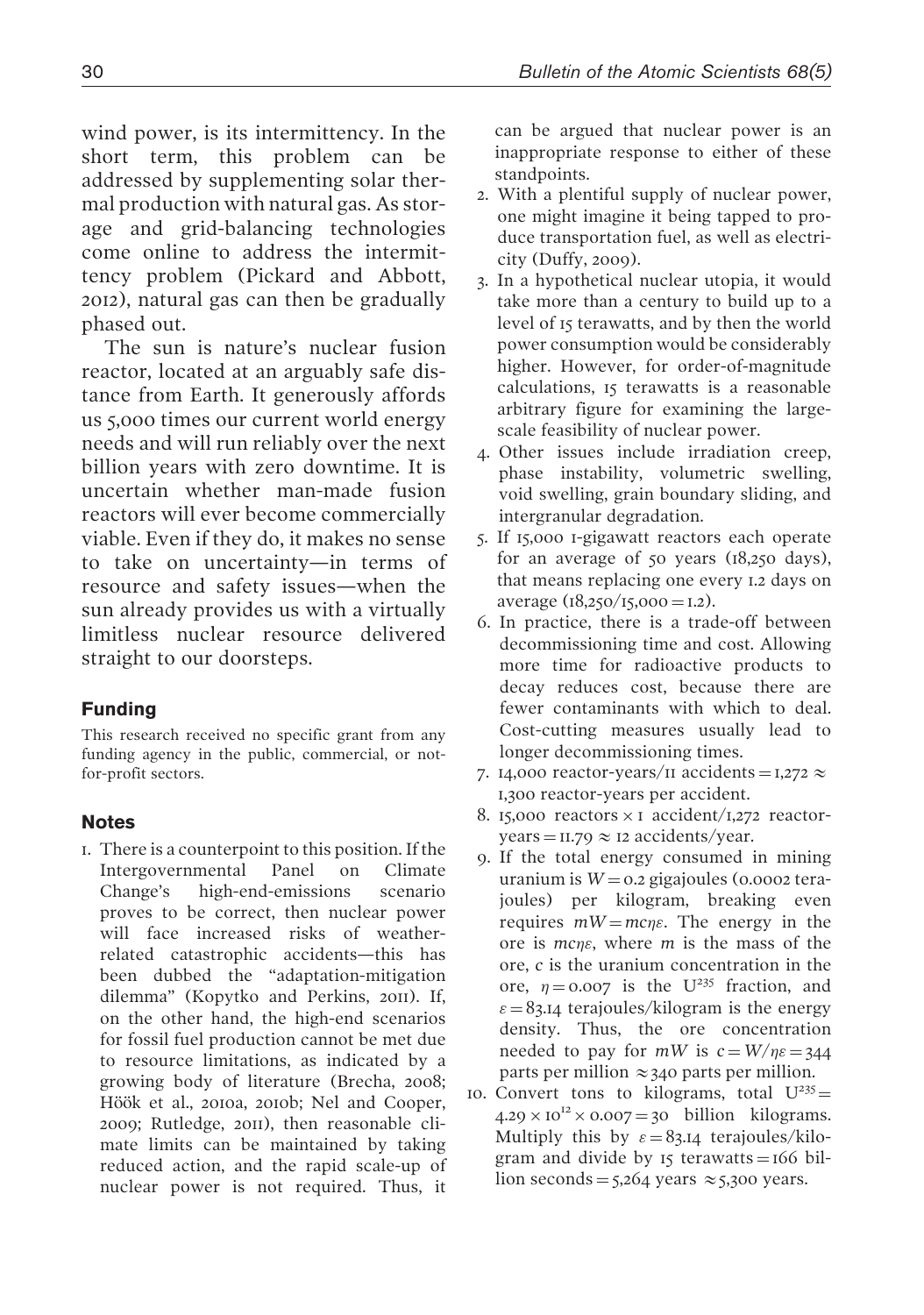- II. 5,300 years  $\times 60 = 318,000$  years  $\approx 3,000$ centuries.
- 12. To appreciate just how low a concentration of 3.3 parts per billion is, let us consider a terrestrial uranium ore of the same concentration. Is the energy content in such an ore enough to pay the mgh energy to even lift it out of the mine? The energy in the ore is  $mc\eta\varepsilon$ , where m is the mass of the ore, c is the uranium concentration in the ore,  $\eta$  = 0.007 is the U235 fraction, and  $\varepsilon$  = 83.14 terajoules/kilogram is the energy density. To break even,  $mgh = mc\eta\varepsilon$  and thus the distance  $h = c\eta\varepsilon/g =$  50 meters and is independent of the mass of the ore. Therefore, the energy content in such an ore is well below the energy of extraction.
- 13. A principle of the natural world is that small objects are more abundant than large ones. A corollary is that lower concentrations of a resource are more common than higher concentrations. If we can tap a resource at lower concentrations, we can obtain more of it, although this is at the expense of a reduced rate of extraction and increased energy of extraction.
- 14. If we can afford an increase in cost by a factor p, then our accessible uranium increases by  $300\log(p)$ . Now let us ask what mining cost increase would result in a sixtyfold increase in uranium. This will then give us an idea of whether fast breeder reactors gain us anything in real economic terms. Thus, putting  $300\log(p) = 60$  results in a cost increase of  $p = 1.3$ —i.e., a 30 percent increase.
- 15. It is possible to have deuterium-deuterium (D-D) fusion, rather than deuterium-tritium (D-T) fusion. This eliminates the requirement for tritium. However, a D-D cycle requires five times the reaction temperature, which means considerable containment issues, and hence all focus is on the D-T cycle. Peak reaction temperatures in the International Thermonuclear Experimental Reactor (ITER) are already up to the order of 100 million degrees Celsius, which is higher than the temperature at the core of the sun.
- 16. This is the dream; however, in practice, this is untrue. While deuterium is easily

obtained from water, tritium is more difficult to obtain. Tritium can be produced in small quantities when deuterium captures a neutron. But because the capture cross-section is very small, this pathway is questionable as a commercial route. Therefore, in practice, tritium is bred by neutrons bombarding lithium. However, transmuting lithium is not sustainable, because it is not an abundant element and it has many other competing industrial uses (e.g., battery technology, glass, ceramics, and lubricants).

- 17. These are annual growth rates in consumption of the required metals across all industries and not solely for nuclear power. This is important in order to consider the total consumption across all industries, as the reality is that we have many different industries competing for the same resources.
- 18. There is an estimated 40 billion kilograms of exploitable uranium. In practice, this may not all be economically extractable. However, if we hypothetically used it all in a conventional reactor at a maximum available energy of 77 terajoules/kilogram, the total energy produced is 3.08 yottajoules (40 billion  $\times$  77). This is on the order of 80 petawatts (80 billion megawatts) generated for one year: 3.08 yottajoules/( $365 \times 24 \times 60 \times 60$ ) seconds (in one  $year$ ) = 97 petawatts, which is roughly in the order of 80 petawatts.

#### References

- Abbott D (2010) Keeping the energy debate clean: How do we supply the world's energy needs? Proceedings of the IEEE  $98(1)$ : 42-66. Available at: http://phoenixprojectfoundation.us/uploads/ IEEE\_Solar\_Hydrogen\_Paper.pdf.
- Abbott D (2011) Is nuclear power globally scalable? Proceedings of the IEEE 99(10): 1611-1617. Available at: http://ieeexplore.ieee.org/stamp/ stamp.jsp?arnumber=06021978.
- Bardi U (2010) Extracting minerals from seawater: An energy analysis. Sustainability  $2(4)$ :  $980 - 992$ .
- Brecha RJ (2008) Emission scenarios in the face of fossil-fuel peaking. Energy Policy 36(9): 3492-3504.
- Brook BW (2012) Could nuclear fission energy, etc., solve the greenhouse problem? The affirmative case. Energy Policy  $42$ (March):  $4-8$ . Available at: